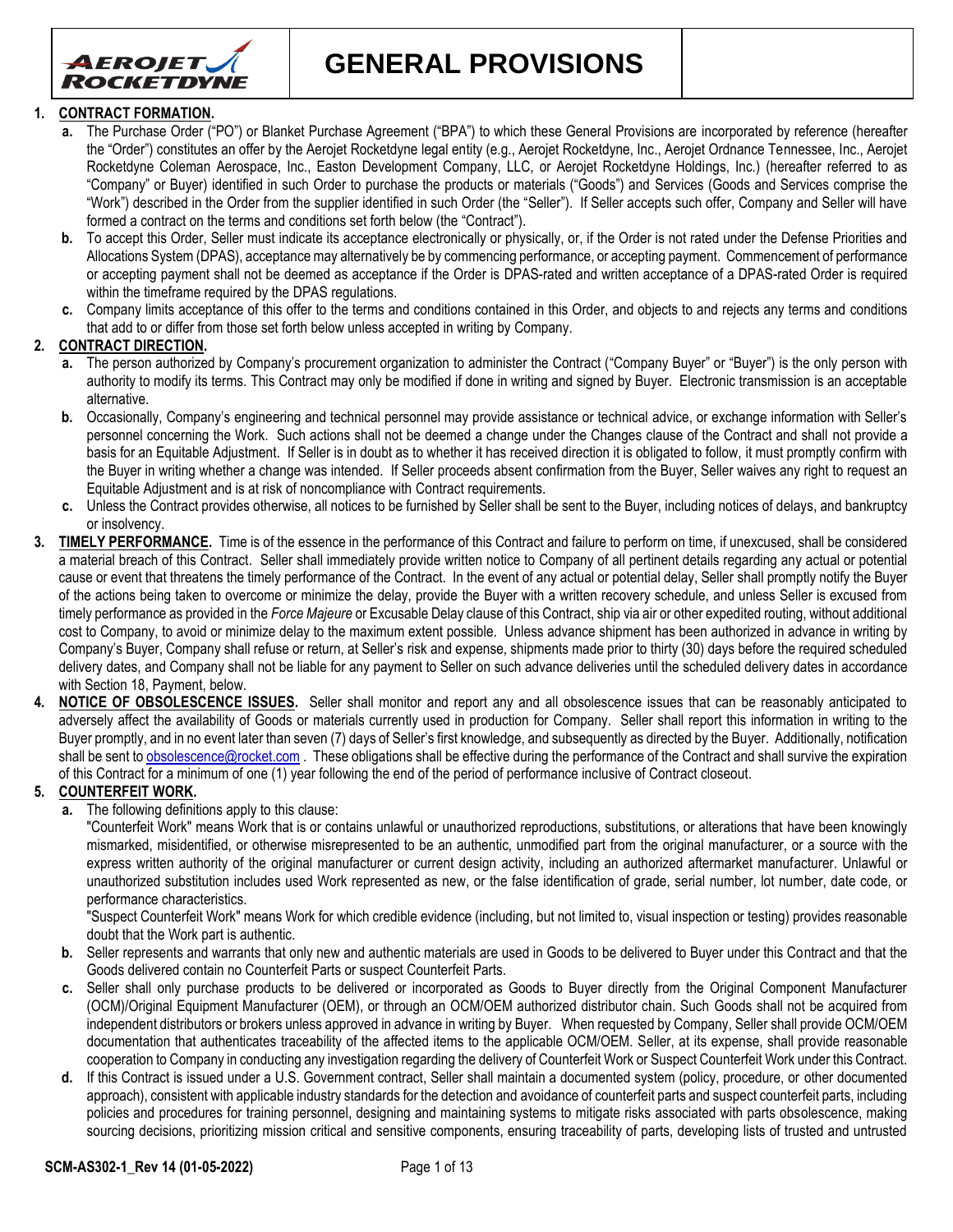

suppliers, flowing down requirements to subcontractors, inspecting and testing parts, reporting and quarantining suspect counterfeit parts and counterfeit parts, and taking corrective action.

- **e.** Seller shall immediately notify Buyer with the pertinent facts if Seller becomes aware that it has furnished Counterfeit Parts or suspect Counterfeit Parts to Buyer. Additionally, if this Contract is issued under a U.S. Government contract, for suspect or confirmed counterfeit parts, notification must also be made not later than 60 days after discovery to the Government – Industry Data Exchange Program (GIDEP).
- **f.** This clause applies in addition to any quality provision, specification, statement of work or other provision included in this Contract addressing the authenticity of Goods. To the extent such provisions conflict with this clause, this clause prevails.
- **g.** In the event that Goods delivered under this Contract constitute or include Counterfeit Parts or suspect Counterfeit Parts, Seller shall, at its expense, promptly replace such Goods so as to conform to the requirements of this Contract. Notwithstanding any other provision in this Contract, Seller shall be liable for all costs relating to Counterfeit Parts or suspect Counterfeit Parts and the cost of rework or corrective action that may be required to remedy the use or inclusion such parts, including without limitation Buyer's costs of removing Counterfeit Parts, of installing replacement Goods and of any testing necessitated by the reinstallation of the Goods after Counterfeit Parts have been exchanged. All such costs shall be deemed direct damages. The remedies contained in this paragraph are in addition to any remedies Buyer may have at law, equity or under other provisions of this Contract.
- **h.** Seller shall include the requirements of this paragraph or equivalent provisions in lower tier subcontracts for the delivery of items that will be included in or furnished as Goods to Buyer.

## **6. CHANGES.**

- **a.** The Buyer may at any time, by written notice to Seller, and without notice to sureties or assignees, make changes and give Contract direction within the general scope of the Contract to any one or more of the following:
	- (i) drawings, designs or specifications;
	- (ii) method of shipping or packing;
	- (iii) place of inspection, acceptance or point of delivery;
	- (iv) property furnished by the Company or its customer;
	- (v) time or place of performance;
- (vi) quantity;
- (vii) delivery schedule; and
- (viii) terms and conditions required to meet Company's obligation under its customer contracts, including but not limited to, any mandatory flowdown clauses.
- **b.** If any such change causes an increase or decrease in the cost of, or the time required for, performance of any part of the Contract, Company shall make an Equitable Adjustment in the Contract price or delivery schedule, and modify the Contract accordingly. Changes to the delivery schedule will be subject to a price adjustment only.
- **c.** Seller waives a claim for an Equitable Adjustment under this Clause unless it submits such claim in writing to Company within fifteen (15) days from the date of the notice of the change, unless Company agrees in writing to a longer period.
- **d.** Failure to agree to any Equitable Adjustment shall be resolved in accordance with the Disputes clause of the Contract. However, nothing contained in this Clause shall excuse Seller from proceeding immediately in the performance of the Contract as changed.
- **7. PRICING OF ADJUSTMENTS.** All price adjustments, including but not limited to Equitable Adjustments, under this Contract shall be based upon Seller's costs and a reasonable profit for work performed, unless profit is expressly excluded by terms of this Contract. Company shall recognize costs that are reasonable, allowable and allocable under the standards of Part 31 of the Federal Acquisition Regulation ("FAR", Title 48, Code of Federal Regulations) in effect on the date of this Contract.
- **8. STOP WORK ORDER.** As directed in writing by Buyer, Seller shall stop performance of all or part of the Work for up to ninety (90) days, or for such longer time as the parties may agree, and shall take all reasonable steps to minimize the incurrence of costs allocable to the stopped Work during the period of the Stop Work Order. Buyer shall either terminate or continue the stopped Work by giving written notice to Seller before the expiration of the Stop Work Order. An Equitable Adjustment may be made, as provided by the Pricing of Adjustments and Changes clauses of the Contract, if the stopped Work is changed or continued, in whole or in part.

## **9. CANCELLATION OR TERMINATION FOR BUYER CONVENIENCE.**

- **a.** Company may terminate the Contract for its convenience at any time and without cause, in whole or in part, by giving Seller written notice of such termination. In the event of such a termination, Seller shall stop work immediately, and shall cause all of its suppliers and subcontractors to stop work immediately, on the terminated portion of the Contract. Seller shall continue all work that is not terminated. Buyer may take immediate possession of all goods, complete or incomplete, and all products resulting from services upon written notice of termination to Seller.
- **b.** Seller shall be entitled to an Equitable Adjustment, including reasonable settlement expenses. Seller shall be reimbursed for actual, reasonable, substantiated and allocable costs, plus a reasonable profit for work performed to date of termination. Seller shall not be paid for any work performed or costs incurred that could have been reasonably avoided. Seller must submit its proposal to the Buyer for costs relating to the termination within sixty (60) days after the effective date of the termination. In no event shall Company be liable for lost or anticipated profits, unabsorbed indirect costs or overhead, or for any sum in excess of the total Contract price.
- **10. TERMINATION FOR SELLER BREACH OR DEFAULT.** Company may terminate the Contract for default, in whole or in part, if Seller fails to comply with any of the material terms of the Contract; endangers performance of the Contract by failing to make progress; upon reasonable request by Company, fails to provide adequate assurances of future performance; files or has filed against it a petition in bankruptcy; or becomes insolvent or suffers a material adverse change in financial condition. Seller shall have ten (10) days, or such longer period as Company may authorize in writing, to cure any such failure after receipt of notice from Company. However, Seller shall not be entitled to a cure notice for a default involving delivery schedule delays. Company shall only be liable for Work accepted, and Seller will be liable to Company for all losses and damages, which may be suffered by Company by reason of the default, including any increase in the costs incurred by Company in procuring Work from another source. Company may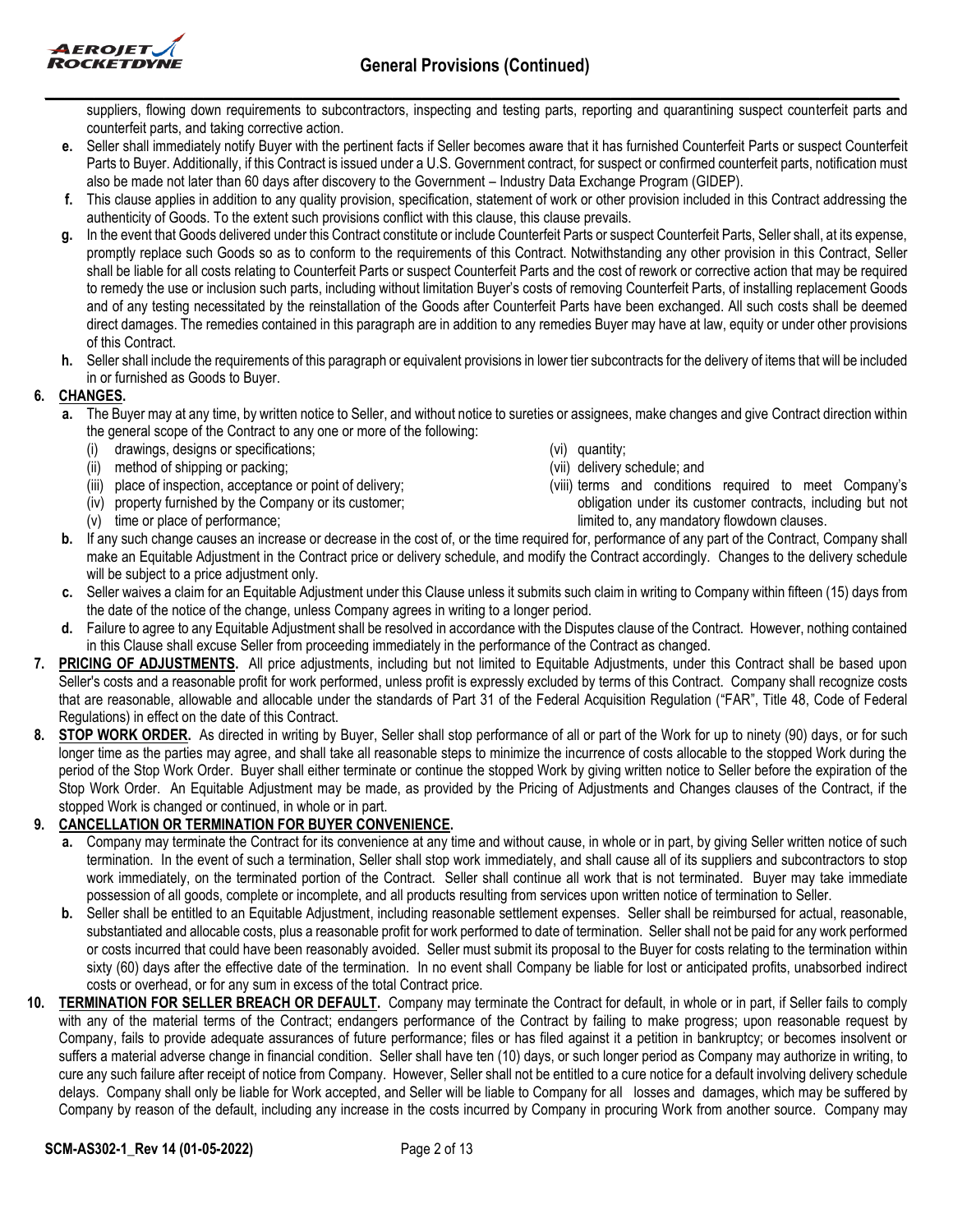

require Seller to deliver any supplies, materials, tooling and drawings that Seller has specifically produced or acquired for the terminated portion of the Contract. Company and Seller shall agree on the amount of payment for these manufacturing materials. However, nothing contained in this Clause shall excuse Seller from proceeding immediately in the performance of all work not terminated. If after termination under this Clause, it is later determined that Seller was not in default, the termination shall be deemed a Termination for Convenience. The rights and remedies of Company are in addition to any other rights provided to Company at law, in equity, or under the terms and conditions of the Contract.

**11.** *FORCE MAJEURE* **OR EXCUSABLE DELAY.** Except for a default of Seller's subcontractor at any tier, Seller shall not be in default or charged for any liability because of a failure to perform the Contract under its terms, or because of a failure to make progress so as to endanger performance, if the failure arises from causes beyond the control of and without the fault of Seller; provided, Seller gives to the Buyer prompt notice in writing as soon as it appears that such cause will delay performance of the Contract. Such causes shall include, without limitation: acts of God or of the public enemy; acts or orders of any Governmental authority, including acts of the Government in its sovereign or contractual capacity; natural disasters including earthquakes, fires, storms, floods, or unusually severe weather; epidemics or quarantine restrictions; unavoidable labor strikes, civil disturbances or acts of terrorism; and freight embargoes. Failure of any relevant government to issue any required import or export license, or withdrawal/termination of a required import or export license by such relevant government, shall relieve Buyer of its obligations under this Contract, and shall relieve Seller of its corresponding obligations. Correspondingly, Company shall not be liable for any failure or delay in performance of the Contract due to causes or circumstances beyond its control and without its fault or negligence.

## **12. RESPONSIBILITY FOR GOODS, TITLE AND RISK OF LOSS. (Applicable if the Work Includes the Delivery of Goods)**

- **a.** Title to Goods furnished under this Contract shall pass to Company upon final acceptance by Company, regardless of when or where Company takes physical possession, unless the Contract specifically provides for earlier passage of title.
	- **b.** Unless the Contract specifically provides otherwise, risk of loss of or damage to Goods shall remain with Seller, and shall not pass to Company, until:
		- (i) Delivery of the Goods to a carrier, if transportation is Free on Board (F.O.B.) origin; or,
		- (ii) Delivery of the Goods to Company at the destination specified in the Contract, if transportation is F.O.B. destination.
	- **c.** The definition of F.O.B. in the prior sentence shall be governed by the Uniform Commercial Code in effect in domestic shipments from the U.S. but for shipments to Company from outside the US, the INCOTERMS as it may be amended, shall be used for shipping terms. The risk of loss of or damage to Goods that Company has a right to reject remains with the Seller until final acceptance or until all non-conformances are cured.

### **13. HAZARDOUS MATERIALS. (Applicable if the Work Includes the Delivery of Goods)**

- **a.** Prior to acceptance of a PO/Contract for ammunition and/or explosives issued under a Department of Defense government prime contract, Seller shall be required to complete and submit to Company Buyer a questionnaire complying with DFARS 252.223-7002, Safety Precautions for Ammunition and Explosives.
- **b.** Seller shall package, label, transport and ship hazardous materials or items containing hazardous materials in accordance with all applicable federal, state and local laws and regulations, including but not limited to Title 49 of the Code of Federal Regulations.
- **c.** Seller, prior to each hazardous material shipment, shall notify Company of its nature and shipment data by such means of communication as will allow for proper preparation for acceptance of delivery by the carrier of the material and shall identify same on all shipping documents.
- **d.** Seller represents that each chemical substance constituting or contained in Work delivered to Company is included on the current inventory of chemical substances published by the Administrator of the Environmental Protection Agency pursuant to the Toxic Substances Control Act, as amended.
- **e.** Seller will provide to Company with each delivery any Safety Data Sheet applicable to the Work that conforms with, and contains the information required by, the Occupational Safety and Health Act of 1970 and implementing regulations, or a state approved counterpart, as it may be amended.

### **14. PACKING AND SHIPPING. (Applicable if the Work Includes the Delivery of Goods)**

- **a.** Seller shall pack Goods in accordance with good commercial practice to prevent damage and deterioration, unless specific packaging requirements are identified in technical data requirements incorporated in the Contract. Seller shall advise the Buyer in advance of shipping if Seller believes that the specified packaging will not prevent damage or deterioration in shipping.
- **b.** Seller shall include a complete packing list with all shipments.

**c.** Packing lists will specify data that will allow receipt to be processed in accordance with Buyer's PO/Contract, including at a minimum:

- (i) Date of shipment;
- (ii) PO/Contract number;
- (iii) PO/Contract line item number and schedule number if applicable;
- (iv) Quantity shipped;
- (v) Item description/nomenclature;
- 
- (vi) Manufacturer lot number/serial numbers(s) if required;
- (vii) Unit of measure; and
- (viii) Names and addresses of consignor and consignee.
- (ix) Additional data elements may be identified and included in other instruction in the Contract.
- **d.** Seller shall mark containers and packages with necessary lifting, loading, and handling instructions, and ensure the Contract number is referenced on exterior container labels. Seller shall mark each container in relation to the number of containers in a shipment (e.g., 1 of 3, etc.).
- **e.** Failure to adhere to this clause may delay receipt, result in rejection of delivered goods or delay payment of invoices.
- **15. INSPECTION.** All Work shall be subject to inspection, monitoring, and testing ("Inspection") by Company and its customers at reasonable times and places. Company shall have the right to inspect work in process. Seller shall provide information and access to facilities necessary for a safe and convenient Inspection at no additional charge, so long as the Inspection does not unduly delay work. No Inspection shall relieve Seller of any of its obligations to furnish all Work in accordance with requirements of the Contract.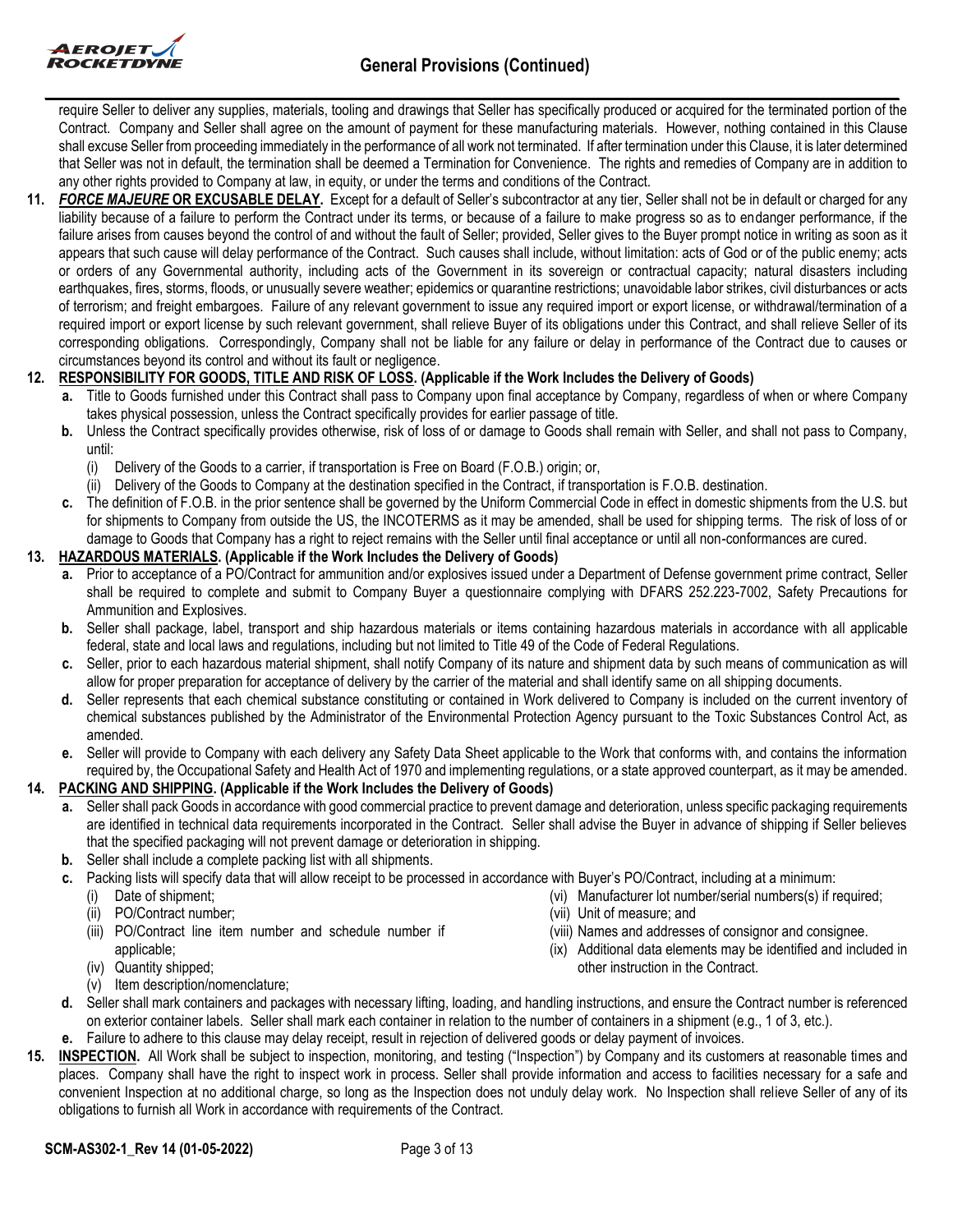

## **16. ACCEPTANCE AND REJECTION.**

- **a.** Neither receipt nor payment shall constitute final acceptance. Company shall accept or reject the Work within a reasonable time after delivery. Company will not be obligated to accept substitutions, untimely deliveries, deliveries in quantities other than those ordered by the Buyer or deliveries of Work failing to conform to Company's specifications or Seller's warranties described in the Contract. Company will not accept any delivery received thirty (30) days or more prior to the delivery schedule on the Contract. Acceptance by Company of substitutions, untimely deliveries, partial deliveries or non-conforming Work shall not waive the delivery schedule or other requirements of the Contract.
- **b.** If Seller delivers non-conforming Work, Company may:
	- accept all or part of such Work;
	- (ii) return the Work for credit or refund;
	- (iii) require Seller to promptly correct or replace the Work;
- (iv) correct, or have a third party correct, the Work; or (v) perform, or have a third party perform, replacement Work.
- **c.** Seller shall not redeliver corrected or rejected Work without disclosing the corrective action taken. In the event non-conforming Work is re-delivered subsequent to corrective action, Company may require Seller, at Seller's expense, to include an inspection report from a third-party inspector acceptable to Company with any subsequent redelivery.
- 17. **DUTY OF COOPERATION.** Upon reasonable suspicion that Goods or services procured under this Contract may contribute to a Company product failure of any type, Seller shall immediately upon direction take reasonable actions and incur reasonable costs toward a cooperative failure cause investigation, for the duration of a reasonable investigation opportunity. The responsibility for costs incurred pursuant to this Clause will be determined in accordance with the terms of this Contract.
- **18. DISPUTES.** Before commencing litigation, the parties shall attempt to negotiate in good faith any matters that are in dispute by escalating to the parties' successive levels of management. Any dispute not settled between the parties may be decided by recourse to an action at law or in equity and will be referred to a court of competent jurisdiction in the state of California. Pending final resolution of any dispute between the parties, Seller shall diligently proceed with performance of the Contract, as directed by Company, as though no dispute existed. The Contracts Disputes Act shall have no application to this Contract, and nothing in this Contract grants Seller a direct claim or cause of action against the Government.

## **19. PRICES AND TAXES.**

- **a.** Company will not pay prices for Work higher than those prices stated in the Contract. Seller warrants that the prices of the items covered by this Contract are not in excess of Seller's lowest prices in effect on the date of this Contract for comparable quantities of similar items. If Seller reduces prices for this Work after formation of the Contract, but prior to payment, such price reductions will apply to this Contract. Unless otherwise specified, the prices include all charges for packaging, handling, storage and delivery.
- **b.** Unless prohibited by law or otherwise specified, Seller shall pay and include in the price of the Contract any federal, state or local tax, transportation tax, or other tax which is required to be imposed upon the items ordered hereunder, or by reason of their sale or delivery, except for applicable sales and use taxes that are listed separately on Seller's invoice. Prices shall not include any taxes, duties, tariffs or similar fees for which Company has furnished a valid exemption certificate or other evidence of exemption.

### **20. INVOICES.**

- **a.** All invoices must include the following data elements required for timely receipt and payment without error and matching Company's PO/Contract:
	- (i) Seller's name;
	- (ii) invoice number;
	- (iii) invoice date;
	- (iv) invoice payment terms;
	- (v) PO/Contract number;
	- (vi) PO/Contract line item number and schedule number (if applicable);
	- (vii) line item description of the Work/nomenclature;
- (viii) quantity invoiced;
- (ix) unit of measure;
- (x) unit price;
- (xi) line item extended total price;
- (xii) total invoice amount;
- (xiii) Seller's packing slip number and lot/serial number(s), if required; and
- (xiv) name and address for remittal of payment.
- **b.** Additional required data elements may be identified and included in other instructions in the PO/Contract. Any deviation to this requirement must be approved by the Buyer in writing in advance of shipment or invoice submittal. Failure to adhere to this clause may delay receipt or result in rejection of items shipped or delay in payment of invoices.
- **c.** Seller shall deliver invoices to [AccountsPayable@Rocket.com](mailto:AccountsPayable@Rocket.com) unless otherwise specified on the face of the PO/Contract. Failure to deliver invoices to Accounts Payable at the email address or the address on the face of the PO/Contract may result in delay in payment.
- **d.** If invoicing at times other than at delivery, Seller shall substantiate invoices by evidence of actual payment and individual daily job timecards, or by other evidence approved by the Buyer.
- **e.** Company may audit, or cause to be made such audit, of the invoices and substantiating information at any time or times prior to final payment under the Contract. Each payment made by Company shall be subject to reduction to the extent of amounts that are found by Company not to have been properly payable, and shall be subject to reduction for overpayments or to increases for underpayments on preceding invoices.

### **21. PAYMENT.**

- **a.** Unless provided otherwise in the Contract, payment due date, including discount period, shall be computed from the later of the scheduled Work date; the actual Work date; or, the date of receipt of a proper invoice. However, if specified in the Contract, Company shall not be obligated to pay until final acceptance of delivered goods. Company shall not be obligated to pay any invoice that is received later than sixty (60) days past the associated Work completion.
- **b.** Payment shall be deemed to have been made on the date payment is processed by check print or electronic funds transfer is initiated.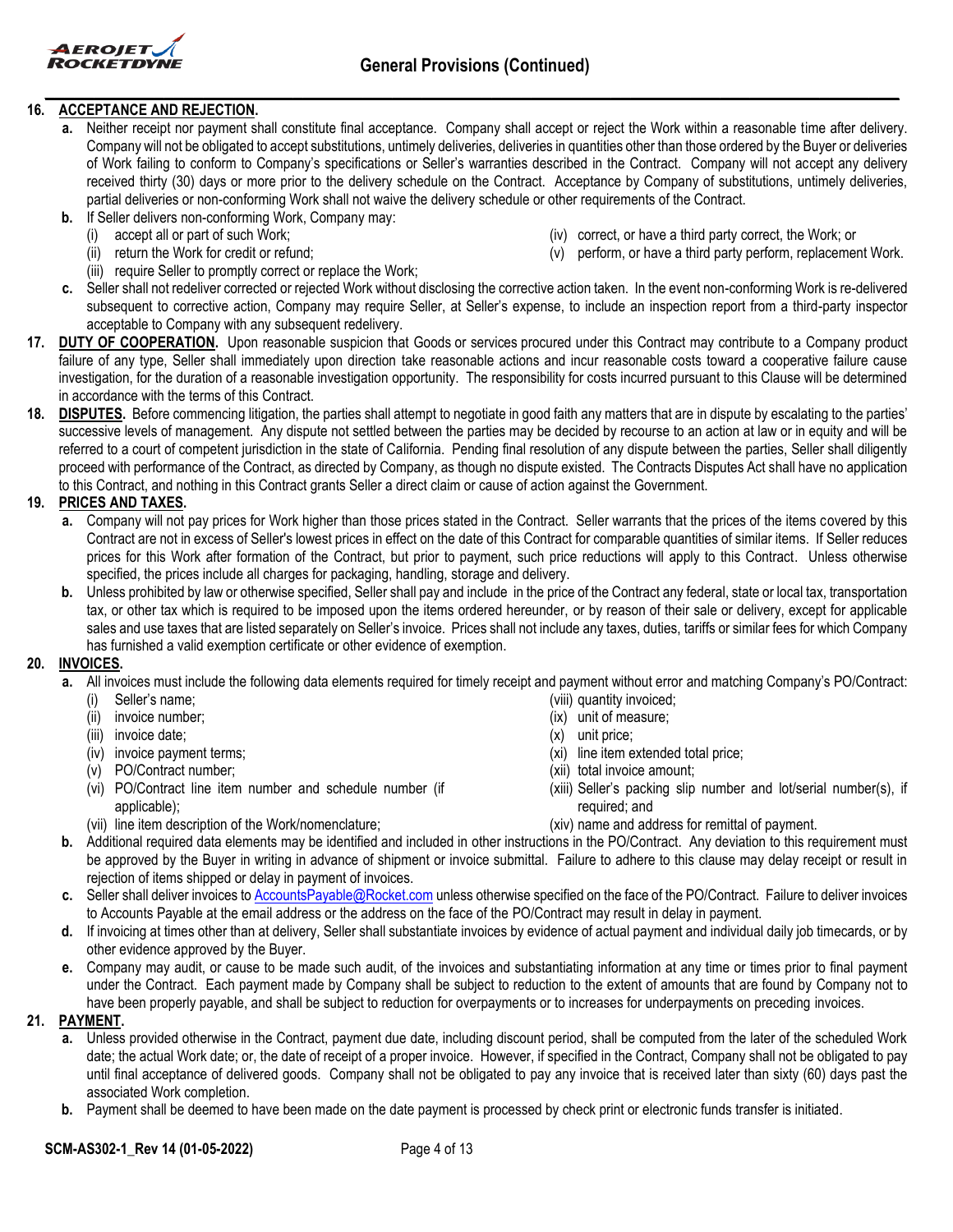

- **c.** Company may take advantage of the most favorable discount incorporated in the Contract or found on individual invoices. Delays attributable to the fault of Seller, such as late invoices, errors or omissions on invoices, or lack of supporting documentation required by the Contract, will entitle Company to withhold payment without losing any discount privileges or incurring any interest expense payable to Seller.
- **d.** Company shall not be obligated to pay Seller any amount in excess of the price set forth in the Contract, unless and until the Buyer modifies the price for performance under the Contract. When and to the extent that the price set forth in the Contract has been increased, any hours expended and material costs incurred by Seller in excess of the price prior to the increase shall be payable to the same extent as if such hours expended and material costs had been incurred after such increase in the price.

## **22. ADDENDUM TO CLAUSE 18, PAYMENT. (Applicable to Labor Hour, and Time and Materials Contracts)**

- **a.** Hourly Rate:
	- (i) The amounts payable are computed by multiplying the appropriate hourly rate, or rates, set forth in the Contract, by the number of direct labor hours performed, which rates shall include wages, overhead, general and administrative expenses and profit. Fractional parts of an hour shall be payable on a prorated basis. Invoices may be submitted once each month (or at more frequent intervals if approved by the Buyer) to the Buyer or Buyer's designee. Seller will substantiate invoices by evidence of actual payment, individual daily job timecards, or such other substantiation approved by the Buyer. Promptly after receipt of each substantiated invoice, Buyer shall, except as otherwise provided in this Contract, and subject to the provisions of subparagraph e. below, make payment thereon as approved by the Buyer.
	- (ii) Unless otherwise specified, the hourly rate or rates set forth in the Contract shall not be varied by virtue of Seller having performed work on an overtime basis. If no overtime rates are provided in the Contract and Buyer does not approve overtime work in advance, overtime is not authorized.
- **b.** Materials and Subcontracts:
	- (i) Buyer shall determine allowable costs of direct materials in accordance with Part 31 of the Federal Acquisition Regulations in effect on the date of this Contract. Reasonable and allocable material handling costs may be included in the charge for material, but only to the extent they are excluded from the hourly rate. (Material handling costs are comprised of indirect costs, including, when appropriate, General and Administrative expense, allocated to direct materials in accordance with Seller's usual accounting practices). Seller shall support all material costs claimed by submitting paid invoices, storeroom requisitions, or by other substantiation acceptable to the Buyer.
	- (ii) The cost of subcontracts that are authorized by the Buyer shall be reimbursable costs hereunder. Reimbursable cost in connection with subcontracts shall be limited to the amounts actually required to be paid by Seller to the subcontractor and shall not include any costs arising from the letting, administration or supervision of performance of the subcontract, which costs are included in the hourly rate or rates payable under subparagraph a.(i) above.
- **c.** It is estimated that the total cost to the Buyer for the performance of this Contract will not exceed the ceiling price set forth on the face of the Contract, and Seller agrees to use best efforts to perform the work specified in the Contract and all obligations under this Contract within such ceiling price. If at any time Seller has reason to believe that the hourly rate payments and material costs which will accrue in the performance of this Contract in the next succeeding thirty (30) days, when added to all other payments and costs previously accrued, will exceed eighty-five percent (85%) of the ceiling price then set forth in the Contract, Seller shall notify the Buyer to that effect giving his revised estimate of the total price to the Buyer for the performance of this Contract, together with supporting reasons and documentation.
- **d.** Company shall not be obligated to pay Seller any amount in excess of the ceiling price set forth in the Contract, and Seller shall not be obligated to continue performance if to do so would exceed the ceiling price set forth in the Contract, unless and until the Buyer shall have notified Seller in writing that such ceiling price has been increased and shall have specified in such notice a revised ceiling which shall thereupon constitute the ceiling price for performance under this Contract. When and to the extent that the ceiling price set forth in the Contract has been increased, any hours expended and material costs incurred by Seller in excess of the ceiling price prior to the increase shall be allowable to the same extent as if such hours expended and material costs had been incurred after such increase in the ceiling price.
- **e.** Travel and travel-related expenses ("travel expenses") shall not be paid, except for travel specifically identified in the Contract. Time spent in travel status is not compensated as time worked unless separately negotiated and specified in the Contract. If the Contract authorizes travel, Company will reimburse Seller for the actual and reasonable travel expenses incurred by Seller as necessary to support Company's business objectives stated in the Contract, except that for meals and incidental expenses, Company shall only reimburse based on government per diem rate for the location in which the traveler is staying. Itemized receipts submitted with Seller's invoice must evidence such expenses, or an acceptable explanation is presented for any expense without a receipt. Company may require Seller to use Company's Expense Report form. In no event shall Company reimburse Seller or Seller's employees for the cost of alcoholic beverages, fees for in-hotel movies, personal internet access or other such charges. Airline travel must be economy class unless business class is permitted in accordance with Company's travel directives; first class air travel is not authorized unless required for reasonable accommodation of an established disability and approved by the Buyer in advance. Company's travel directives [\(FIN-D-7.04.16.02, Employee Expense Reporting and Reimbursement,](http://adms.web.rocket.com/cs/idcplg?IdcService=CONTROL_CENTER&ccService=GET_FILE&Rendition=Web&noSaveAs=1&RevisionSelectionMethod=latestReleased&dDocName=FIN-D-7.04.16.02) an[d FIN-D-7.04.16.01, Travel,](http://adms.web.rocket.com/cs/idcplg?IdcService=CONTROL_CENTER&ccService=GET_FILE&Rendition=Web&noSaveAs=1&RevisionSelectionMethod=latestReleased&dDocName=FIN-D-7.04.16.01) apply. The cited Company directives and forms referenced therein (or equivalents) are available upon request to the Buyer. Company reserves the right to make unilateral adjustments to Seller's invoice to reduce it by any unreasonable or unallowable amounts or to correct calculation errors.
- **23. SET-OFFS.** Company may set-off any amounts Company in good faith claims to be due from Seller against any sums otherwise due to Seller whether such claims arise under or outside the Contract.

### **24. PROPERTY.**

**a.** Unless otherwise agreed herein, Seller at its cost shall supply all material, equipment, designs, drawings, tools, and facilities required to perform this Contract. Seller assumes, and shall ensure that its subcontractors assume, for it and its employees, the risk of loss and destruction of, and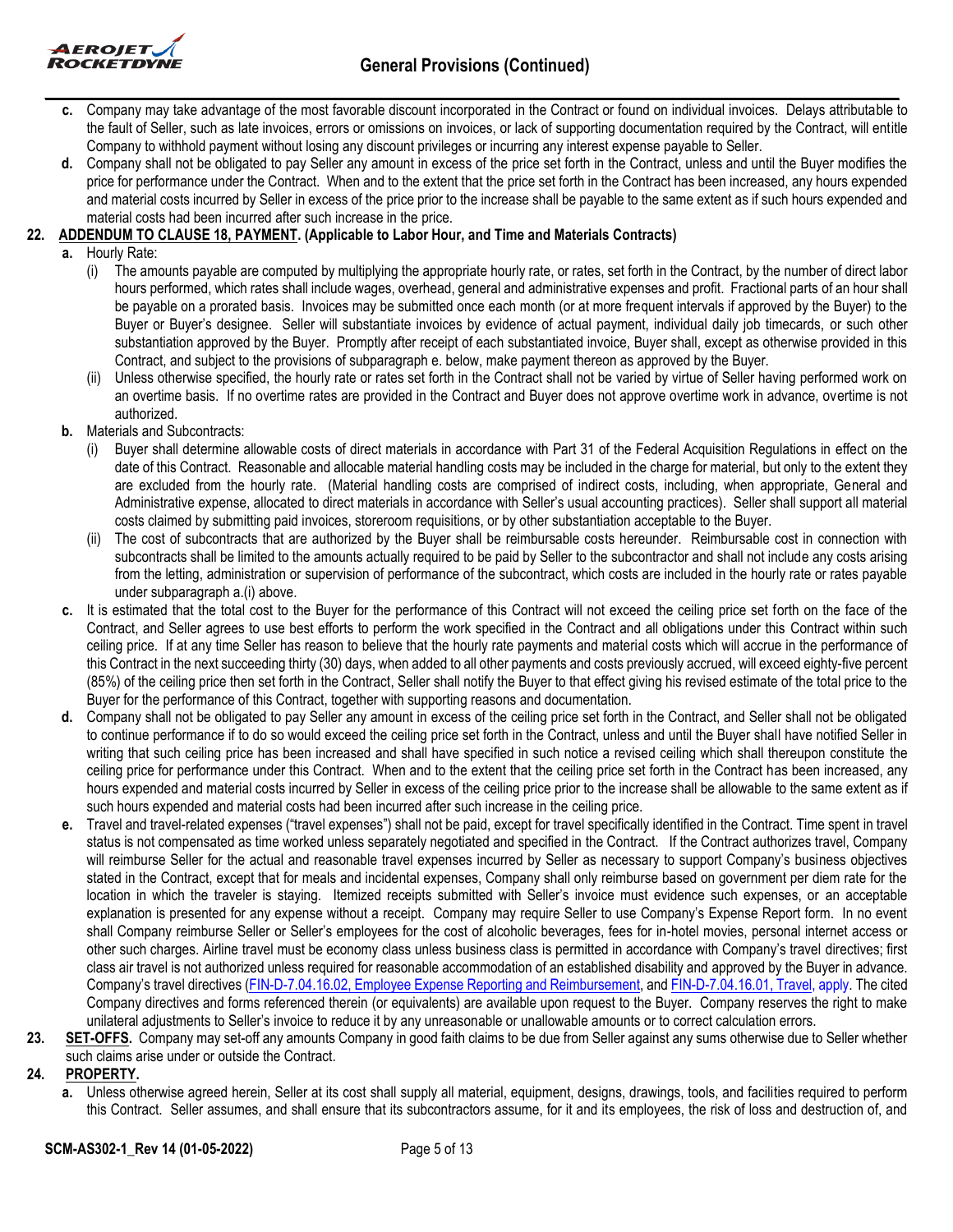

damage to any of its property, whether owned, rented, borrowed or otherwise. Seller waives, and shall ensure that its subcontractors waive, for it and its employees, all rights of recovery against Company, its subsidiaries, affiliates, parent, and their customers, successors, assigns, employees, officers, attorneys and agents for any such loss and destruction of, or damage to, any of its property. "Subcontractor" as used in this Contract shall include Seller's subcontractors at any tier.

- **b.** Seller shall be responsible and accountable for all property provided to Seller that is owned by either Company or its customer and all property acquired, fabricated, or otherwise provided by Seller for performing this Contract, and to which Company or Government has title ("Accountable Property"). Seller shall use, manage, maintain, protect, and preserve Accountable Property in accordance with good commercial practices, at Seller's risk and sole expense. Seller's obligation to maintain Accountable Property shall continue until formally relieved of responsibility by authorized means. This requirement applies to all Accountable Property under Seller's stewardship, possession or control, including its vendors or subcontractors. Company or its customer shall have access at all reasonable times to the premises at which Accountable Property is located for the purpose of inspecting the Accountable Property.
- **c.** Seller shall maintain insurance covering the full replacement value of all Accountable Property and providing protection against all perils normally covered in an "all-risk" policy, including, but not limited to, fire, windstorm, explosion, riot, civil commotion, aircraft accident, earthquake, flood or other acts of nature. Seller is responsible for any loss, theft, destruction or damage of Accountable Property while in Seller's possession, custody or control. Seller shall promptly, and in no event more than ten (10) days after first learning of such an event, inform the Buyer in writing of any loss or damage to Accountable Property. However, Seller is not responsible for reasonable wear and tear to Accountable Property or for Accountable Property that is properly consumed in performance of the Contract.
- **d.** Unless Company otherwise expressly permits in writing, Seller shall use Accountable Property only in the performance of the Contract. Seller shall mark, tag or segregate Accountable Property. Company does not warrant the suitability of Accountable Property and all Work performed must be in strict accordance with drawings and specifications. As directed by the Buyer or upon completion or termination of the Contract, Seller shall provide the Buyer, in acceptable form, an inventory list of Accountable Property and shall deliver such Accountable Property, to the extent not incorporated in delivered materials, to the Buyer.
- **e.** Title to Accountable Property shall remain in Company or its customer and shall not be affected by its incorporation into or attachment to any property not owned by Company or its customer, nor shall Accountable Property become a fixture or lose its identity as personal property by being attached to any real property. Title to all property (including material) purchased by Seller for which Seller is entitled to be reimbursed as a direct item of cost under this Contract shall pass to and vests in Company upon Seller's delivery of such property. Title to property purchased by Seller, the cost of which is reimbursable to Seller, shall pass to and vest in Company upon the earliest of
	- (i) issuance of the property for use in performance of the Contract;
	- (ii) commencement of processing of the property for use in performance of the Contract; or
	- (iii) reimbursement of the cost of the property by Company.
- **f.** The Government Property Clause contained in this Contract shall apply in lieu of paragraphs b. through e. above with respect to Governmentfurnished property, or other property to which the Government has title, or may take title under this Contract.

## **25. COMPANY AND SELLER PROPRIETARY INFORMATION.**

- **a.** Information, including but not limited to technical information contained in documents, drawings, publications, specifications, schedules and the like, provided by the Buyer to Seller remains the property of Company, and may not be disclosed to any person or organization by Seller, without the express prior written approval of the Buyer. Seller shall not use or reproduce such information except as necessary for the performance of this Contract, or as Company may otherwise allow in writing. Seller will not use such designs, tools, patterns, drawings, information or equipment for the production of larger quantities than those specified herein or for customers other than Company. Seller shall maintain data protection processes and systems sufficient to protect Company information adequately.
- **b.** Unless otherwise agreed, within sixty (60) days after completion of work under this Contract, Seller shall return to Company all information covered by this Clause, or destroy such information and certify to the Buyer in writing that such destruction has been completed.
- **c.** Seller agrees that failure to:
	- Comply with the terms of any and all proprietary information or nondisclosure agreements Seller may have with Company or
	- (ii) Respect all "Proprietary Information," "Confidential," or similar markings and restrictive legends applied by Company to any information provided to Seller, will constitute a material breach of this Contract.
- **d.** Seller shall not provide any proprietary information of Seller or any third party to Company without prior execution of a proprietary information or nondisclosure agreement by the parties. Any knowledge or information that Seller has disclosed or may disclose to Company incident to the award of this Contract or the performance of the Contract shall not, unless otherwise agreed in writing by the Buyer, be considered confidential or proprietary to Seller and shall be acquired free from any restriction other than restrictions that may be imposed by intellectual property considerations such as patent rights, copyrights, and trademarks.

## **26. DATA RIGHTS, INTELLECTUAL PROPERTY INDEMNIFICATION AND INVENTIONS.**

**a.** To the extent any independently conceived, created, developed or generated inventions, technology, designs, works of authorship, mask works, technical information, computer software, and other information or materials are delivered to Company as part of the Work and not owned or otherwise licensed to Company, Seller grants to Company an irrevocable, nonexclusive, world-wide, royalty-free license to use, sell, or offer for sale, reproduce, prepare derivative works of and distribute its pre-existing inventions, technology, designs, works of authorship, mask works, technical information, computer software, and other information or materials incorporated into Company's goods and services.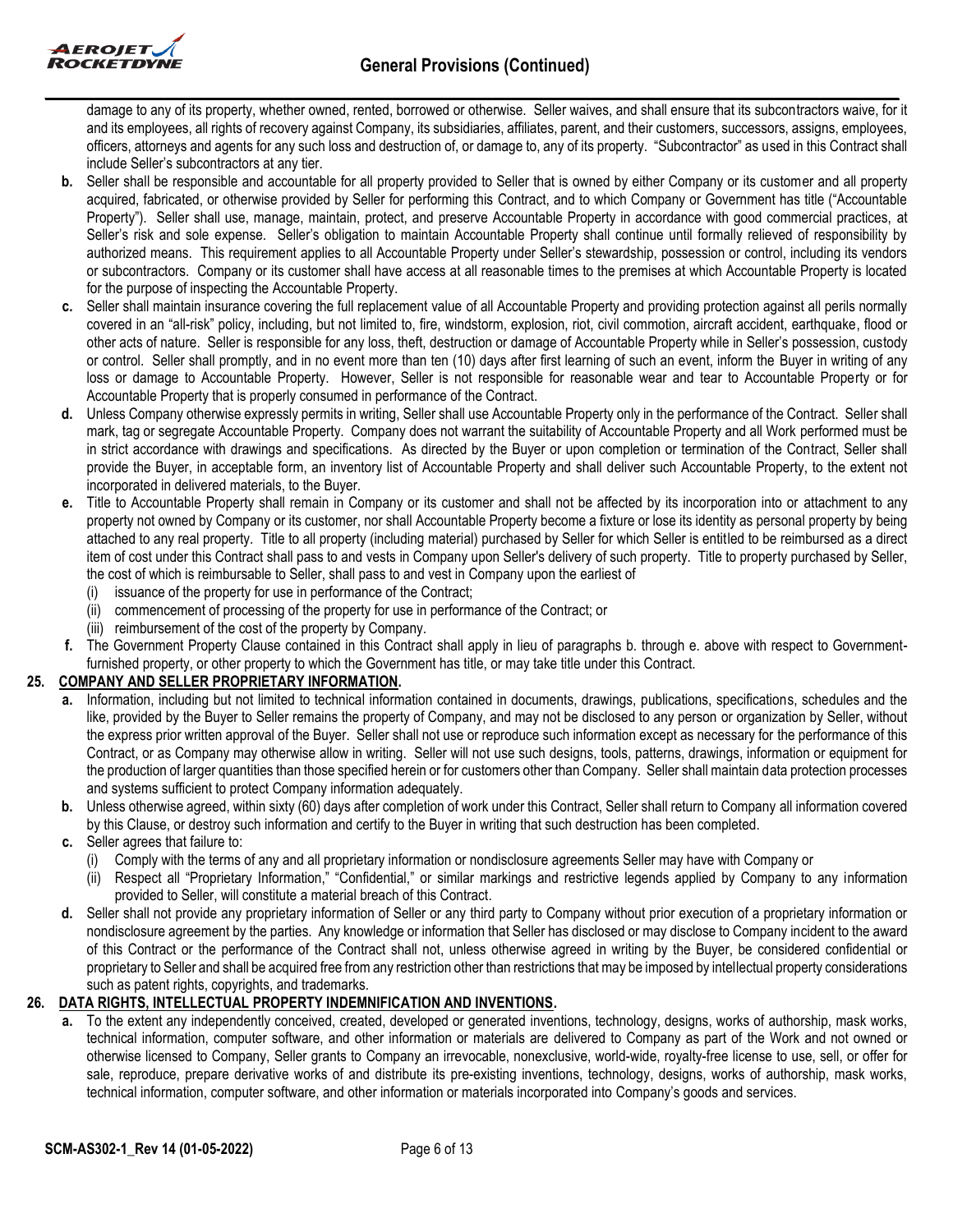

- **b.** Seller shall indemnify, defend, and hold harmless Company, its subsidiaries, affiliates, parent, and their customers, successors, assigns, employees, officers, attorneys and agents from and against any and all losses, liabilities, damages, claims, demands, subrogation, suits, actions, proceedings, costs, and expenses, including attorneys' fees and costs of litigation related thereto or incident to establishing the right to indemnification, arising from any action by a third party that is based upon a claim that the Work performed under the Contract infringes, or otherwise violates, the intellectual property rights of any person or entity. Seller will have no obligation under this provision for infringement arising from:
	- Seller's compliance with detailed specifications issued by Company where infringement could not be avoided in complying with such specifications, or
	- (ii) Use or sale of Work by Company in combination with Goods not delivered by Seller if such infringement would not have occurred from the use or sale of the Work solely for the purpose for which the Work was designed or sold to Company.
- **c.** Seller hereby assigns to Company ownership of all intellectual property rights in inventions, technology, designs, works of authorship, mask works, technical information, computer software, copyrights, business information technical data, documents, drawings, publications, specifications, schedules or the like and other information conceived, created, developed or otherwise generated in the performance of this Contract by or on behalf of Seller. Seller shall disclose directly to the Buyer, or cause its employees to so disclose, promptly and in written detail, all such works of authorship, information, inventions, discoveries and improvements. Seller agrees to maintain and disclose to the Buyer written records of, and otherwise provide Company with full access to, the subject matter covered by this Clause and that all such subject matter will be deemed information of Company and subject to the protection provisions of Company and Seller Proprietary Information clause. Seller agrees to execute, at Company's request and expense, all documentation necessary to perfect title therein to Company. Seller agrees to assist Company, at Company's request and expense, in every reasonable way, in obtaining, maintaining and enforcing patent and other intellectual property protection on the subject matter covered by this clause. Seller shall take, or cause its employees to take, any and all actions required to effectuate the purpose of this Clause.

## **27. CYBERSECURITY.**

- **a.** Seller shall apply reasonable and appropriate safeguards and operations to protect information provided by Company to Seller against accidental and unlawful destruction, alteration, and unauthorized or improper disclosure or access regardless of whether such information is on Seller's internal systems or a cloud environment.
- **b.** If Seller will collect, develop, receive, transmit, use, or store CUI, FAR 52.204-21 applies to Federal Contract Information, DFARS 252.204-7012 applies to Covered Defense Information, or NASA FAR Supplement 1852.204-76 applies to NASA Electronic Information, shall apply as identified in the Contract, as those terms are defined in the respective clauses.
- **c.** If Seller becomes aware of any compromise of information used in the performance of this Contract or provided by Company to Seller, its officers, employees, agents, suppliers, or subcontractors (an "Incident"), Seller shall take appropriate immediate actions to investigate and contain the Incident and any associated risks, including notification within seventy-two (72) hours to Company after learning of the Incident. "Compromise" as used in this clause means that information has been exposed to unauthorized access, inadvertent disclosure, known misuse, loss, destruction, or alteration other than as required to perform the Work. At Seller's expense, Seller shall:
	- (i) Immediately investigate any Incident;
	- (ii) Make all reasonable efforts to secure Sensitive Information and mitigate the impact of the Incident;
	- (iii) Provide timely and relevant information to Buyer about the Incident on an ongoing basis; and,
	- (iv) Cooperate as applicable with Buyer to provide notice to affected third parties.
- **d.** Failure to report or provide these notices shall be considered a material breach of this Contract. The provisions set forth above are in addition to and do not alter, change or supersede any obligations contained in this Contract or imposed by local, federal, state or other governmental agencies or departments.
- **28. MISSILE DEFENSE AGENCY (MDA) CONTROLLED UNCLASSIFIED INFORMATION.** In the event that Seller performs Work for Company that involves or may provide access to MDA CUI, Seller shall abide by any conditions or restrictions of a Contractor Equivalent Background Check (CEBC) issued by MDA, which shall be deemed to be incorporated in the Contract by reference.
- **29. PROHIBITED SUBCONTRACTORS: KASPERSKY, HUAWEI, ZTE.** Seller is prohibited from delivering to Company the covered telecommunications equipment as defined in FAR 52.204-25 or covered articles as defined in FAR 52.204-23.
- **30. PROTECTION OF PERSONAL INFORMATION. (Applicable Only to Services Involving the Collection and Processing of Personal Information)**  To the extent Seller receives or has access to personal information, as defined in the California Consumer Protection Act (the "CCPA"), of or relating to California residents, Seller is prohibited from selling, retaining, using, or disclosing the personal information for any purpose other than for the specific purpose of performing the services specified in the Contract for the business, or as otherwise permitted by the CCPA, including retaining, using, or disclosing the personal information for a commercial purpose other than providing the services specified in this Contract.

## **31. EXPORT CONTROL.**

- **a.** Seller shall comply with U.S. export and import controls laws and regulations, including but not limited to:
	- International Traffic in Arms Regulations ("ITAR") (22 CFR 120-130) which regulates temporary imports of Defense Articles;
	- (ii) Export Administration Regulations ("EAR") (15 CFR Part 730-774);
	- (iii) Regulations administered by the U.S. Treasury Department's Office of Foreign Assets Control ("OFAC") (31 CFR Part 500-598);
	- (iv) Regulations administered by the U.S. Department of Justice, Bureau of Alcohol, Tobacco, Firearms, and Explosives ("BATFE") found in 27 CFR Chapter II, (Parts 447, 478, 479 & 555) which regulates Permanent Imports of USMIL defense articles;
	- (v) OFAC (Title 31, Subtitle B, Chapter V, Part 500-599 & Appendix A) which addresses country sanctions;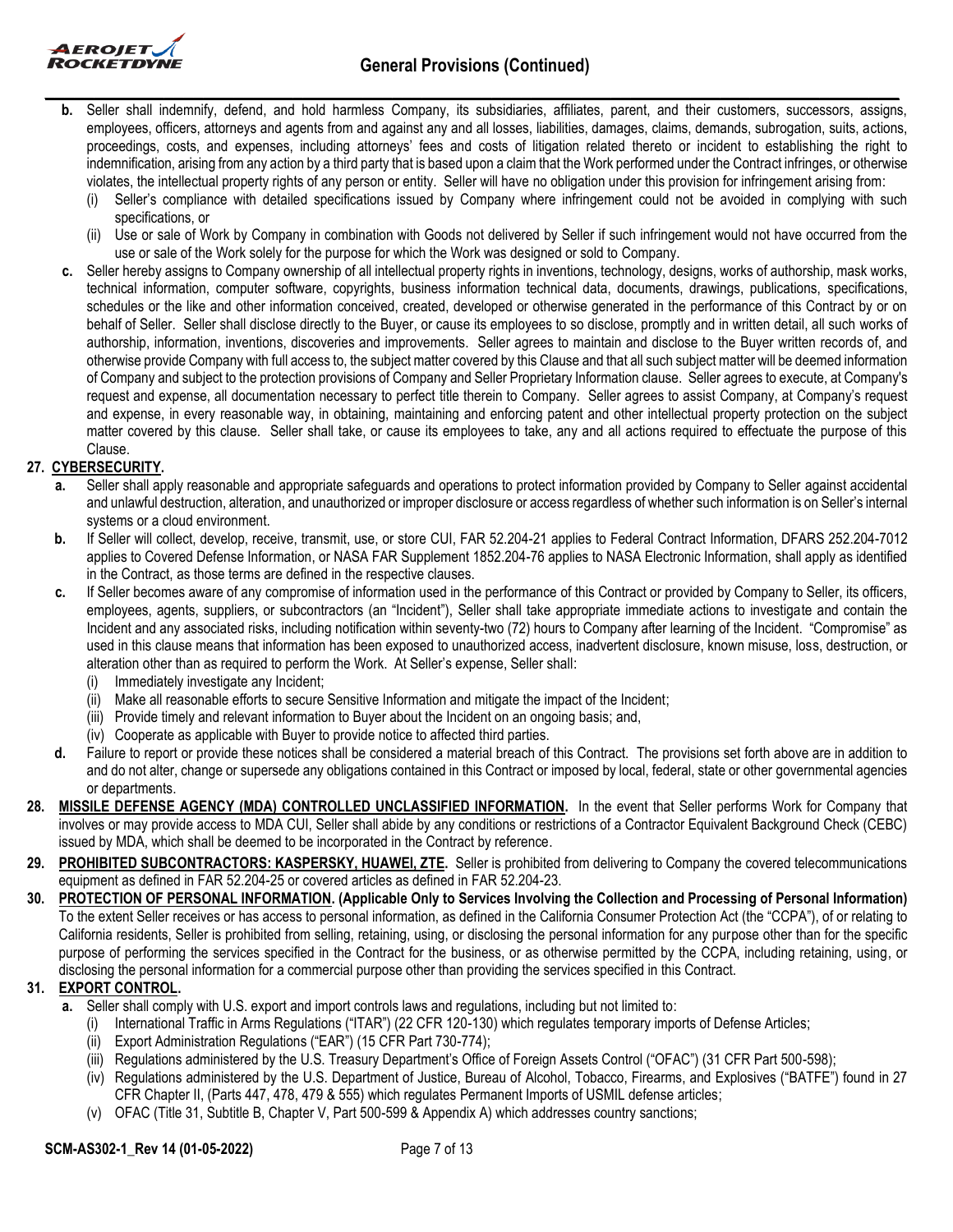



- (vi) Foreign Trade Regulations ("FTR") (15 CFR Part 30) which regulates imports and is administered by the Census Bureau;
- (vii) All other applicable U.S. Government regulations relating to the importation of goods into the United States (including, but not limited to, the regulations administered by the U.S. Customs and Border Protection ("CBP") at 19 CFR 0 et seq. and other import regulations promulgated by other U.S. agencies which may be enforced by CBP); and
- (viii) laws and regulations of other countries, (collectively "export control laws and regulations").
- **b.** Seller shall control the disclosure, export, re-export, transfer and retransfer of, and access to, any hardware, software, controlled technical data, technology, and/or services (collectively referred to as "items") received under this Contract to ensure that any such disclosure, export, re-export, transfer or retransfer is undertaken in accordance with U.S. export control laws and regulations. Seller agrees that no controlled items provided by Buyer in connection with this Contract shall be provided to any person or entity unless the transfer is expressly permitted by a U.S. Government license or other authorization, or is otherwise in accordance with applicable laws and regulations. It shall be the responsibility of Seller to be cognizant of (including by requesting such information from Buyer if needed) the proper jurisdiction and classification under the ITAR and/or EAR of the items provided by Buyer prior to any release to a third party, including foreign affiliates or employees. If a final jurisdiction and classification determination for items provided by the Buyer has not been provided, Seller cannot export or otherwise release the information to a foreign person until a final jurisdiction and classification is approved by Buyer and any applicable export authorizations are obtained. For items subject to the ITAR, this responsibility includes Seller's cognizance of the ITAR controls applicable to any technical data or defense service furnished to Seller by Buyer, including when exported to Seller from the United States in furtherance of Buyer's technical assistance, manufacturing license agreement or other ITAR authorization prescribing ITAR jurisdiction of any defense article which may be produced or manufactured by Seller from such technical data or defense service.
- **c.** Seller shall notify Buyer if any deliverable under this Contract, for which Seller is the design authority, is subject to U.S. export and import controls laws and regulations described in Paragraph 32(a). Before providing Buyer any deliverable subject to the EAR or the ITAR, Seller shall provide in writing to the Buyer's Procurement Representative the export classification of any such item or controlled data, including the export classification of any:
	- (i) Dual use goods and technology subject to the EAR, including any embedded ITAR-controlled or EAR 5XX or "600 series" item or technology;
	- (ii) Defense article, including any technical data, controlled by the ITAR; and
	- (iii) Item or technology controlled by the EU List of Dual Use Items or by other applicable national export control lists.
- **d.** If Seller is or has been engaged in the U.S. in the business of either exporting, manufacturing, temporarily importing, or brokering ITAR Items or furnishing defense services, Seller represents that it is registered and maintains its registration with the Directorate of Defense Trade Controls ("DDTC"), as may be required by 22 C.F.R. 122.1 of the ITAR and that it maintains an effective export/import compliance program in accordance with DDTC guidelines. This includes furnishing defense services as defined in 22 CFR 122.1.
- **e.** Seller hereby represents that neither Seller nor any parent, subsidiary or affiliate of Seller is included on any of the Restricted Parties List maintained by the U.S. Government including the Specially Designated Nationals List administered by the U.S. Treasury Department's OFAC, Denied Parties List, Unverified List or Entity List maintained by the U.S. Commerce Department Bureau of Industry and Security (BIS), or the List of Statutorily Debarred Parties maintained by the U.S. State Department Directorate of Defense Trade Controls or the consolidated list of Asset-Free Target designated by the United Nations, European Union, and United Kingdom (collectively "Restricted Parties List"). Seller shall immediately notify the Buyer if Seller, any parent, subsidiary or affiliate or any lower-tier supplier is, or becomes, listed in the Restricted or Denied Parties List or if Seller's export privileges are otherwise denied, suspended or revoked in whole or in part by any Government entity or agency,
- **f.** Where Seller is a party to or signatory under a Company export license or export agreement (e.g., Technical Assistance Agreement, Manufacturing License Agreement), Seller shall provide prompt notification to the Buyer in the event of changed circumstances including, but not limited to, ineligibility, a violation or potential violation of any U.S. Export Control Law, or the initiation or existence of a U.S. Government investigation that could affect Seller's performance under this Contract.
- **g.** Seller shall include this Clause in its entirety or equivalent provisions in lower-tier subcontracts.
- **h.** Seller will be responsible for all losses, costs, claims, causes of action, damages, liabilities and expense, including attorney's fees, all expense of litigation and/or settlement, and court costs, arising from any act or omission of Seller, its officers, directors, employees, consultants, agents, affiliates, successors, permitted assigns, suppliers, or subcontractors at any tier, in the performance of any of its obligations under this Clause.
- **32. IMPORT COMPLIANCE.** (This clause applies only if this Contract involves importation of Work into the United States.)
	- **a.** Seller shall comply with all U.S. Customs and Border Protection laws and regulations (e.g., 19 C.F.R.) and all other applicable U.S.G. regulations pertaining to importations of Goods into the United States under this Contract. Seller shall assume all U.S. import responsibilities, to include designation as U.S. Importer of Record, Customs clearance, duty, permits, licenses, taxes, and fees for Goods entering into the United States under this Contract. Unless otherwise agreed in writing, Buyer will not assume any import liabilities for Goods procured through this Contract. Seller shall obtain the written consent of Buyer prior to causing Goods to be shipped directly (i.e., "drop shipped") from the premises of any non-U.S. supplier or Seller's overseas operations to Buyer's facility.
	- **b.** Seller understands that the Work may be, either now or in the future, subject to one or more trade remedy proceedings (e.g., anti-dumping, countervailing duty, safeguard) in the United States, which may result in the imposition of additional duties or other charges or quantitative restrictions on the imported goods. If any such proceedings are initiated, Seller shall, at Company's request, cooperate fully with Company and with requests for information from the competent government authorities in the United States. Seller further understands and agrees that such cooperation may require it to provide confidential sales and cost information to the competent authorities so that they can calculate the amount of the duty or other charge on the goods.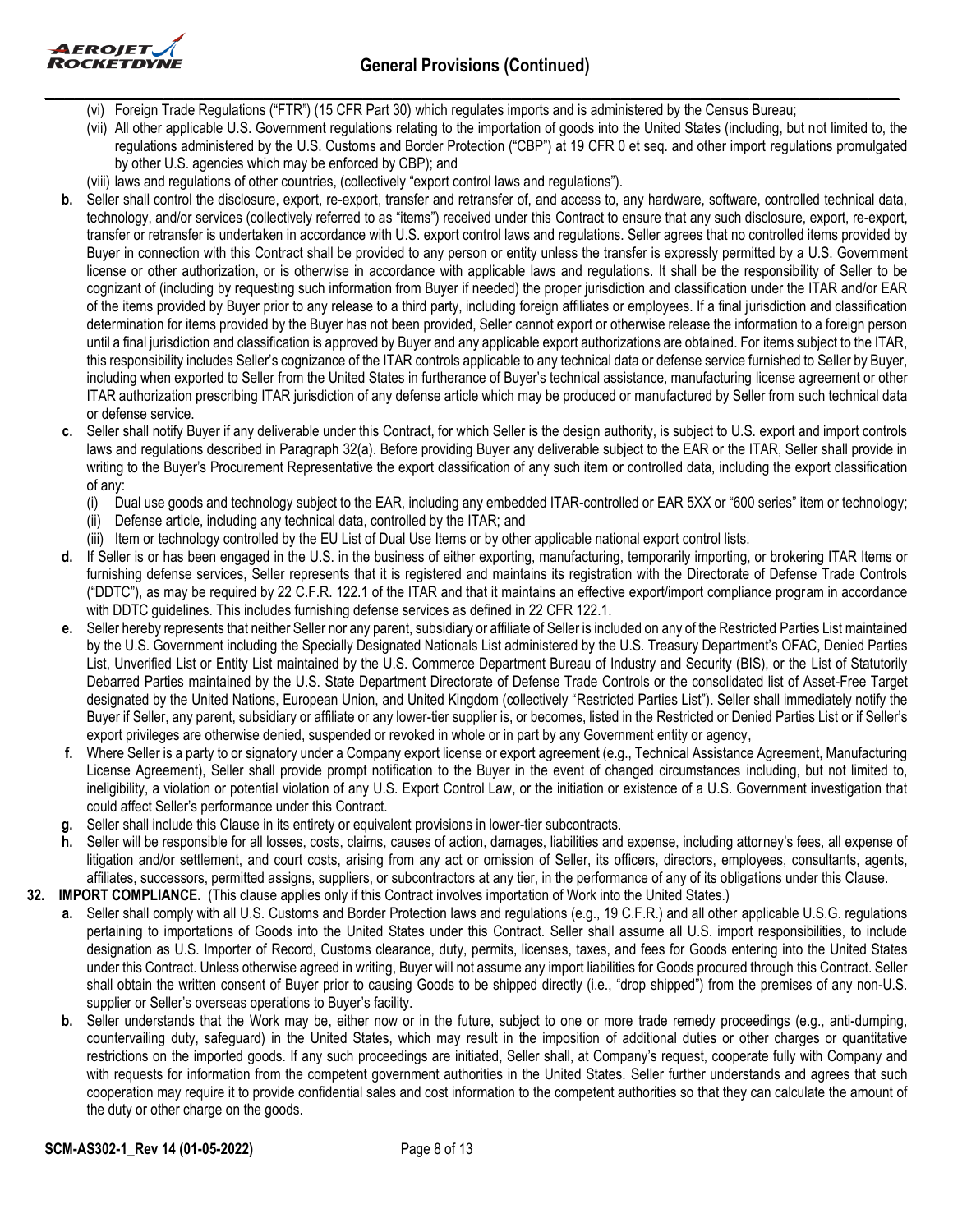

- **c.** At all times before, during, or after the initiation of a trade remedy proceeding in the United States or another country, Seller shall take all available steps necessary to minimize (1) the risk that additional duties or other charges may be imposed on its goods sold to Company and (2) the amount of such duties or charges. Seller warrants that there are no additional duties or other charges (e.g., antidumping duties, countervailing duties, safeguard duties) covering the Work, so long as the Work is
	- (i) Sold before the date of publication of the official government notice that imposes additional duties or other charges (i.e., the "antidumping duty order"); and
	- (ii) Exported before the date of publication of the final determination of the Department of Commerce concluding the investigation phase of the antidumping proceeding.
- **d.** The purpose of this provision is to comply with U.S. regulation 19 C.F.R. § 351.402(f) (2013). Company may terminate the agreement without liability to Seller if additional duties or other charges are imposed on the goods produced or exported by Seller.
- **e.** Unless this Contract expressly states that Company is designated as the importer of record, Seller agrees that:
	- (i) Company will not be a party to the importation of Goods, the transaction(s) represented by this Contract will be consummated after importation, and Seller shall neither cause nor permit Company's name, "Customer's EIN" or "Customer's Tax ID" to be shown as "Importer Of Record" on any customs declaration, Temporary or Import Bond; and
- (ii) Upon request and where applicable, Seller shall provide to Company Customs Form 7501 entitled "Customs Entry", properly executed.
- **33. FOREIGN TRANSACTIONS.** (Applies to importers of chemicals in the European Union)
	- Work delivered by Seller under this Contract may be incorporated into deliverable goods for use in the European Economic Area (EEA) and subject to the European Union Regulation (EC) No 1907/2006 concerning the Registration, Evaluation, Authorization and Restriction of Chemicals (REACH); the Classification, Labeling and Packaging Regulation (EC) No. 1272/2008 (CLP); and the Biocidal Products Regulation (EU) 528/2012) (BPR).
		- **a.** Seller represents and warrants that the Work and any substances contained therein are not prohibited or restricted by, and are supplied in compliance with REACH, CLP, and BPR, and that no current requirement in REACH, CLP, or BPR prevents the sale or transport of Seller's Work or substances in Seller's Work in the EEA, and that all such Work and substances have been pre-registered, registered, reported, approved, and/or authorized as and to the extent required by REACH, CLP, and BPR.
		- **b.** Seller shall timely respond to any request from Company with all relevant information on the Work so that the intents of REACH, CLP, and BPR are met for communicating with downstream users (e.g., as defined in article 3(13) of REACH [any person established in the EEA using substances in the course of that person's industrial or professional activities; the definition does not include the manufacturer, importer, distributor, or consumer]), and in any case, Seller shall provide all information necessary for Company and/or any downstream user to timely and accurately fulfill their obligations under REACH, CLP, and BPR.
		- **c.** Seller shall bear all costs, charges and expenses related to pre-registration, registration, evaluation, authorization, reporting, and approval under REACH, CLP, and BPR.
- **34. BUSINESS ETHICS AND COMPLIANCE.** Seller agrees to act consistently with the principles set forth in Company's Supplier Code of Conduct (available at [www.rocket.com](http://www.rocket.com/) under SupplierNet). Seller agrees that it will not engage in, and shall take steps to reasonably ensure that anyone working on its behalf in connection with performance under this Contract does not engage in activity that would expose Company to a risk of criminal, civil, or administrative penalties under any applicable laws and regulations, including but not limited to those pertaining to corruption, bribery, antitrust, and trafficking in human persons. Seller agrees that it shall not offer or make any improper payments of money or anything of value to government officials, political parties, candidates for public office, or other persons.
- **35. REPRESENTATIONS OF MATERIAL FACTS.** The award of this Contract was in reliance on the facts reflected in certifications and representations made by Seller prior to the award. Those same facts can determine whether the intended end use of Seller's Work is lawful. If, at any time during the performance of this Contract, Seller discovers that any information contained in these certifications and representations is erroneous or is no longer current, Seller must provide immediate written notice of the correction and current information to the Buyer. Seller and its subcontractors at all tiers are also required to notify their respective buyers, up to and including Company Buyer if any of them at any tier becomes suspended, debarred or otherwise determined ineligible to participate in contracts. This obligation is a material term of this Contract and must be included in all subcontracts at all tiers. The corrected and current facts could lead Company to divert Seller's Work from the intended use, terminate continued performance, or other business decision. A breach of this obligation is grounds for a default termination.

## **36. PROHIBITION OF GRATUITIES.**

- **a.** Seller warrants that its officers, directors, employees, agents and representatives have not offered or given, and will not offer or give, any gratuities in the form of entertainment, gifts, or otherwise, to any officer or employee of Company or its Customer with a view toward
	- (i) Securing this or any other Contract issued by Company,
	- (ii) Any favorable treatment with respect to the awarding or amending of this or any other Contract issued by Company or
	- (iii) The making of any determination with respect to Seller's rights or duties under this or any other Contract issued by Company.
- **b.** Seller warrants that it has not made or solicited and will not make or solicit kickbacks as defined in FAR 52.203-7 or the Anti-Kickback Act (41 U.S.C. 51-58).
- **c.** For any breach of Seller's warranty under this Clause, Company shall have, in addition to any other rights provided by this Contract, the right to terminate all Contracts with Seller for default, and to recover from Seller the amount of any gratuity paid together with all damages (including the amount of any penalty or fine) that are incurred by Company as a result of Seller's breach, plus all reasonable costs (including attorney fees) expended by Company in seeking such recovery.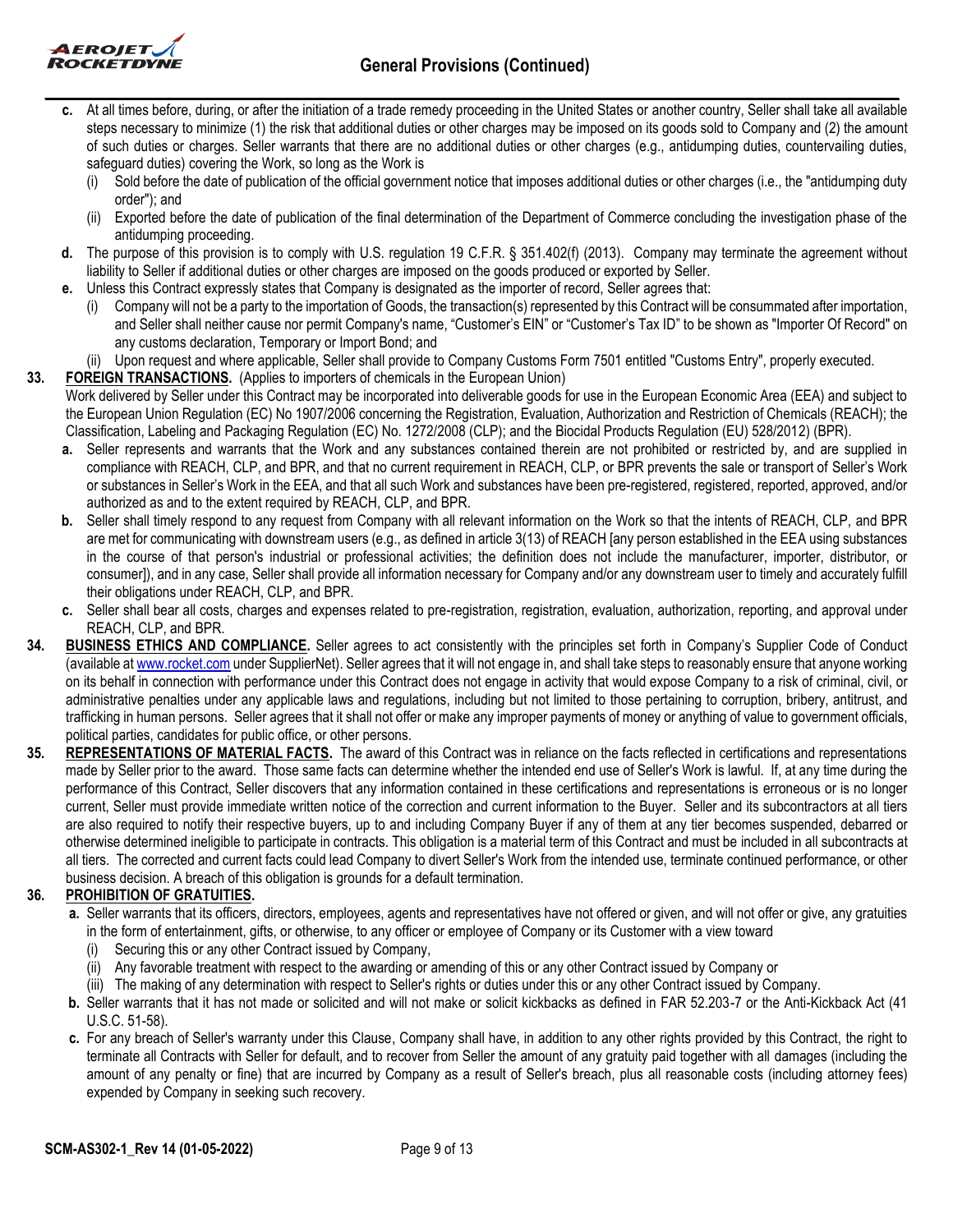

## **37. CONFLICT MINERALS COMPLIANCE.**

- **a.** Sellers that provide Goods shall provide Goods that are "DRC conflict-free" in accordance with the Dodd-Frank Wall Street Reform and Consumer Protection Act (the "Act"). The term "DRC conflict-free" means:
	- (i) That Goods do not contain any tantalum, tin, tungsten or gold (3TGs) necessary to the functionality or production of that product that directly or indirectly finance or benefit armed groups in the Democratic Republic of the Congo (DRC) or an adjoining country; or,
	- (ii) Such 3TGs were obtained from recycled or scrap sources.
- **b.** In accordance with Section 1502 of the Act, Seller shall:
	- (i) Identify whether such Goods contain 3TG;
	- (ii) Determine whether any such minerals originated in "covered countries", as defined in the Act; and,
	- (iii) Perform appropriate due diligence on its supply chain in support of Buyer's obligations under the Act.
- **c.** Upon request by Company, Seller will annually provide timely information about the presence and sourcing of 3TGs used in the products supplied to Company. The Seller may use the current Conflict-Free Sourcing Initiative's Conflict Minerals Reporting Template (CMRT), which can be found online or complete an annual survey provided by Company or its third-party reporting entity.
- **38. PERMITS AND LICENSES.** Except for permits and/or licenses required by statute or regulation to be obtained by Company, Seller agrees to obtain and maintain, at its own expense, all permits, licenses and other forms of documentation required by Seller in order to comply with all existing laws, ordinances, and regulations of the United States and of any state, county, township, or municipal subdivision thereof, or other governmental agency, which may be applicable to Seller's performance of the Work. Company reserves the right to review and approve all applications, permits, and licenses prior to the commencement of any work hereunder.

### **39. WARRANTY. (Applicable if the Work Includes the Delivery of Goods)**

- **a.** Seller warrants that all Goods furnished under the Contract shall conform to all specifications and requirements of the Contract and shall be free from defects in materials and workmanship. To the extent Goods are not manufactured pursuant to detailed designs and specifications furnished by Company, Seller warrants that the Goods shall be free from design and specification defects.
- **b.** This warranty shall begin after final acceptance by Company and shall extend for a period of:
	- Manufacturer's warranty period or six (6) months, whichever is longer, if Seller is not the manufacturer and has not modified the Goods; or (ii) One (1) year or the manufacturer's warranty period, whichever is longer if Seller is the manufacturer of the Goods or has modified them.
- **c.** Company shall give written notice of any warranted defect or nonconformance of Goods. Company, at its option, may require Seller to promptly correct or replace warranted Goods at no expense to Company. If correction or replacement by Seller is not timely, Company may, at Seller's expense, return the Goods to Seller, correct or replace the Goods, or have a third party correct or replace the Goods. Seller shall comply with Company's direction under this provision. If it is later determined that Seller did not breach this warranty, the parties shall equitably adjust the contract price.
- **d.** This warranty shall survive inspection, test, acceptance of and payment for Goods, and shall run to Company and its successor, assigns, and customers. If the Contract expires, is completed or is terminated, Seller shall not be relieved of the continuing obligations of this warranty.

### **40. WARRANTY OF SERVICES. (Applicable if the Work Includes the Performance of Services Tasks or Labor Hour/Time and Material Services)**

- **a.** Seller shall assign personnel who are capable, skilled, qualified, and competent to perform in a manner that is satisfactory to Company. Notwithstanding inspection and acceptance by Company, the Seller warrants that it will perform the Work under this Contract with the high degree of professional skill and sound practices and judgment normally exercised by recognized professional firms with respect to services of a similar nature or the degree Seller described in proposals or marketing materials, whichever is higher. If the Seller is required to correct or re-perform nonconforming Work, Seller shall be subject to this Clause to the same extent as work initially performed.
- **b.** Seller warrants that it is and shall remain free of any obligation or restriction that would interfere or be inconsistent with or present a conflict of interest concerning the Work to be performed by Seller under this Contract.
- **c.** Seller warrants the services performed shall strictly conform to applicable specifications, drawings, samples, descriptions, and other requirements of this contract, and be free from defects in design, materials, and workmanship. This warranty shall begin upon final acceptance and extend for a period of one year or Seller's standard warranty period whichever is greater. This warranty shall survive inspection, acceptance and payment, and shall run to Company and its successor, assigns, and customers. If the Contract expires, is completed or terminated, Seller shall not be relieved of the continuing obligations of this warranty.

## **41. WORK ON COMPANY AND THIRD-PARTY PREMISES.**

- **a.** "Premises" as used in this clause means premises of Company, its customers, or other third-parties where Work is being performed.
- **b.** Seller shall ensure that Seller personnel working on Premises comply with any on-premises policies and:
	- (i) Do not bring prohibited items onto Premises;
		- (ii) Do not manufacture, sell, distribute, possess, use or be under the influence of controlled substances or alcoholic beverages while on Premises;
		- (iii) Do not possess hazardous materials of any kind on Premises without Company's authorization;
		- (iv) Remain in authorized areas only;
		- (v) Do not conduct any non-Company related business activities (such as interviews, hirings, dismissals or personal solicitations) on Premises,
		- (vi) Do not send or receive non-Company related mail through Company's or third party's mail systems;
		- (vii) Do not sell, advertise or market any products or memberships, distribute printed, written or graphic materials on Premises without Company's written permission or as permitted by law; and
		- (viii) Follow instruction from Company in the event of an actual or imminent safety or environmental hazard on Premises.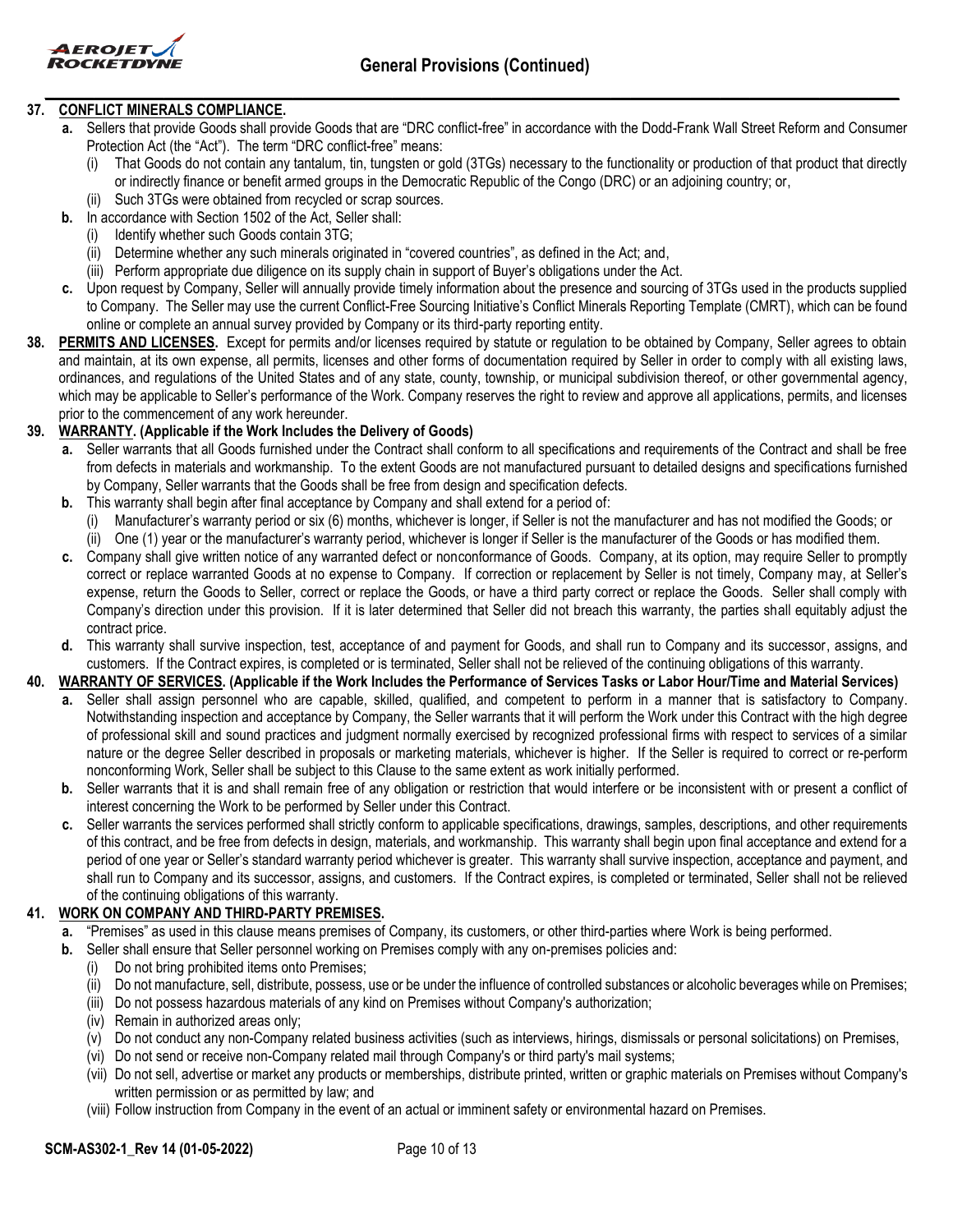



- (ix) Prohibited items include but are not limited to cameras or audio/video recording devices, Bluetooth devices, weapons of any kind, illegal drugs, alcohol, and hazardous materials.
- **c.** All persons, property, and vehicles entering or leaving Premises are subject to search.
- **d.** Seller shall promptly notify Company and provide a report of any accidents or security incidents involving loss of or misuse or damage to Company, customer, or third party intellectual or physical assets, and all physical altercations, assaults, or harassment.
- **e.** Prior to entry on Premises, Seller shall coordinate with Company to gain access.
	- Seller shall provide information reasonably required by Company to ensure proper identification of personnel, including, but not limited to verification of citizenship, lawful permanent resident status, protected individual or other status.
	- (ii) Seller personnel requiring access to Premises shall, prior to entry, be subject to background screening by Seller at no charge to Company in a manner satisfactory to Company. Seller personnel seeking to enter any Company location shall comply with all Company visitor requirements or access will be denied.
- **f.** Seller shall ensure that Seller personnel:
	- (i) Do not remove Company, customer, or third-party assets from Premises without Company authorization;
	- (ii) Use Company, customer, or third-party assets only for purposes of this Contract;
	- (iii) Only connect with, interact with or use computer resources, networks, programs, tools or routines authorized by Company; and
- (iv) Do not share or disclose user identifiers, passwords, cipher keys or computer dial port telephone numbers.
- **g.** Company may periodically audit Seller's data residing on Company, customer, or third party assets on Premises.
- **h.** Company at its sole discretion may require Seller to remove from its or its customer's premises any employee, agent, or representative of Seller, or any of its subcontractors that Company reasonably deems incompetent, careless, unsafe, or otherwise objectionable. Seller shall immediately remove such employee, agent, or representative from Company or its customers' premises. Such employee shall not be reassigned to any Premises under this Contract
- **i.** Violation of this clause may result in termination of this Contract in addition to any other remedy available to Company at law or in equity. Seller shall reimburse Company, customer, or third party for any unauthorized use of Company, customer, or third-party assets.
- **j.** Seller shall advise Company's Procurement Representative of any unauthorized contract direction or course of conduct.
- **k.** Seller shall immediately report to Company all emergencies (e.g., medical, fire, spills or release of any hazardous material) and non-emergency incidents (e.g., job-related injuries or illnesses) affecting the Work. Seller shall coordinate any response actions taken with Company, provide Company with a copy of any reports of such incidents Seller is required by law to make to governmental authorities prior to submission to the governmental authority.

## **42. SELLER'S RESPONSIBILITIES FOR ITS EMPLOYEES.**

- **a.** Seller shall assign personnel who are capable, skilled, qualified, and competent to perform in a manner that is satisfactory to Company. All performance by Seller under Contract is at Seller's risk as to the methods, processes, procedures, and safe conduct of the work, except as otherwise specified.
- **b.** Seller is an independent contractor for all purposes. The employees used by Seller to perform Work under this Contract shall be Seller's employees exclusively without any relation whatsoever to Company. Seller and its agents, representatives, and employees shall not be considered agents, representatives, or employees of Company. Nothing in this Contract shall be interpreted to create a joint employment relationship between Seller and Company. Seller shall indemnify and hold harmless Company from any and all losses, liabilities, damages, claims, demands, subrogations, suits, actions, proceedings, costs, and expenses, including attorneys' fees and costs of litigation related thereto or incident to establishing the right to indemnification, arising from Seller's employees attempts to assert any and all claims arising out of employment against Company.
- **c.** Seller shall comply with all directives established by Company or its customers for access to and activities on premises controlled by Company or its customers. Seller shall ensure that its employees are adequately trained to comply with security, safety, and environmental requirements when performing services on Company or customer facilities.
- **d.** Unescorted access to all Company sites and facilities will require a Personnel Surety Background Check. Upon contract award and prior to performance of work in any restricted areas, Seller is required to submit background check applications to a third party vendor, identified by Company, for all Seller's employees requiring restricted area access for work performance. Failure to meet these requirements may result in contract termination. Seller is responsible for the cost of the background check service. The background check will include a criminal history check, verification and validation of legal authority to work, and verification and validation of identity. Individual Seller applicants with unfavorable results may be denied access to Company sites and facilities.
- **e.** Seller agrees to indemnify, defend, and hold harmless Company, its subsidiaries, affiliates, parent, and their customers, successors, assigns, employees, officers, attorneys and agents from and against any and all losses, liabilities, damages, claims, demands, subrogations, suits, actions, proceedings, costs, and expenses, including attorneys' fees and costs of litigation related thereto or incident to establishing the right to indemnification, arising from Company's reasonable exercise of its rights under this provision.
- **f.** Seller shall:
	- (i) indemnify and hold harmless Company from all laborers', materialmen's, and mechanics' liens upon the property where services are performed, arising out of the services, labor and materials furnished by Seller or any of its subcontractors under this Contract; and
	- (ii) keep said property free and clear of all liens, claims, and encumbrances arising from the performance of this Contract by Seller or its subcontractors.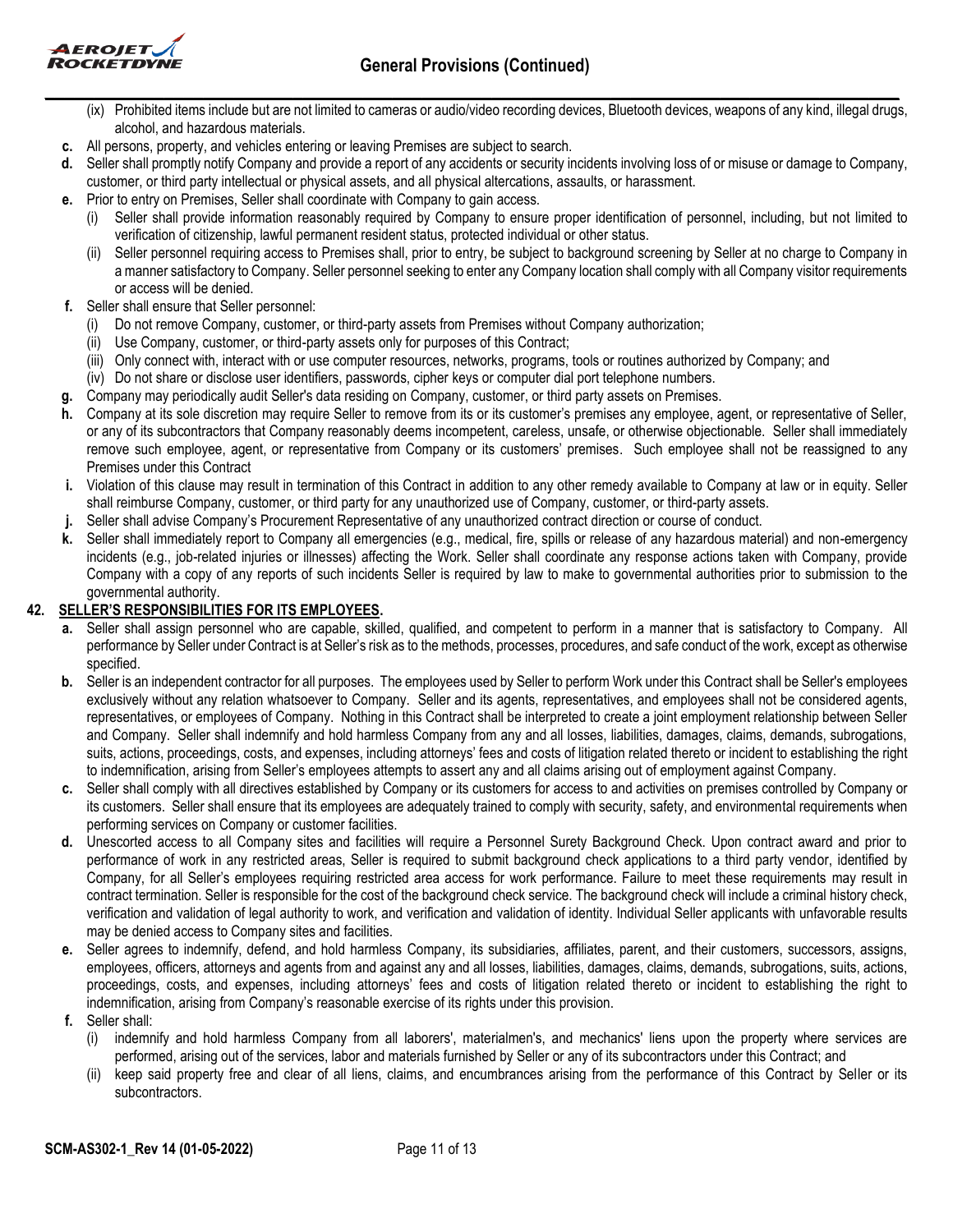

**43. INSURANCE.** Seller shall, at its own expense, maintain insurance in accordance with any requirements as specified in the Contract. Seller's obligations for procuring and maintaining insurance coverage are freestanding and are not affected by any other language in this Contract. Without in any way limiting the foregoing undertaking, Seller and its Subcontractors at any tier shall maintain public liability and property damage insurance in reasonable limits covering the obligations set forth and shall maintain proper Worker's Compensation insurance or a Company-approved self-insurance program covering all employees performing this Contract.

### **44. AUDITS AND RECORDS.**

- **a.** Upon written request, Company is entitled to conduct a timely audit of Seller. The audit shall be for the purpose of determining compliance with this Contract, or in response to actions of the U.S. Government or Company's Customers. The audit may include document review, on-site visits, and employee and subcontractor interviews, and may encompass review of direct and indirect ("corporate") functions. Information and material obtained from the audit will only be used in furtherance of this Contract, but shall be provided to Government personnel without limitation. Without limitation on the scope or frequency of audits, Company will make reasonable efforts to minimize disruption and cost to Seller. Seller shall include a substantially identical audit provision in all subcontracts in support of this Contract. In the event any such audit shall disclose an overpayment to Seller, Seller shall pay Buyer, within 30 calendar days after receipt of notice from Buyer, the amount of such overpayment together with interest and Seller shall reimburse Buyer for the cost of such audit. Buyer may agree in writing to extend the time for payment.
- **b.** Seller will maintain detailed records reflecting Seller's compliance with this Contract for at least five (5) years from the date of last delivery or as otherwise specified in this Contract. Upon written request, Seller will provide, and will cause each of its sub-tier sellers to provide, access for Company's auditors, including contracted third parties identified by Buyer, regulatory authorities, Company's customers and the Government, to have access at all reasonable times to facilities, books and other pertinent records and any other information as requested by Company.
- **c.** Records of all manufacture, testing and inspection by Seller of the materials or goods shall be kept complete, separate and available to Buyer and its Customer during the performance of this Contract and for such longer periods as may be specified in this Contract, but not less than ten years after the last delivery of the materials, goods or services to Buyer.
- **d.** Company shall not be prohibited from providing copies of this Contract, including any other document incorporated into this Contract, to federal, state or other regulatory agencies as requested by either Company's or government auditors to comply with auditing procedures. Company reserves the right to provide Seller's cost or pricing data to its customers including the Government in support of proposals, contracts and audits.

## **45. GOVERNING LAW.**

- **a.** Seller warrants that it is familiar with all federal, state and local laws, regulations and other governmental directives that may relate to this Contract and performance under it, and that Seller has complied, and will comply, with such laws, regulations and directives in every respect that may be relevant to this Contract. Seller agrees to indemnify and hold Company harmless to the full extent of any loss, damage or expense (including reasonable attorneys' fees) which Company may incur as a result of Seller's violation of any applicable laws.
- **b.** This Order and the Contract created by its acceptance, will be governed by the provisions of the Uniform Commercial Code (UCC), Article 2, in effect in the state of California on the date of this Contract, except to the extent that the provisions of the UCC are modified or supplemented by the terms set forth elsewhere in this Contract, and will be construed in accordance with the laws of the state of California, exclusive of any conflict of law provisions. Any provision of this Contract that is:
	- (i) Incorporated in full text or by reference from the FAR, or
	- (ii) Incorporated in full text or by reference from any agency regulation that implements or supplements the FAR, or
	- (iii) That is substantially based on any such agency regulation or FAR provision, shall be construed and interpreted according to the federal common law of government contracts as enunciated and applied by federal judicial bodies, Boards of Contract Appeals and quasi-judicial agencies of the federal Government.
- **c.** The United Nations Convention on Contracts for the International Sale of Goods shall not apply to this Contract.

### **46. COMPLIANCE WITH ANTI-CORRUPTION LAWS AND REGULATIONS.**

- **a.** Seller shall comply with applicable laws and regulations relating to anti-corruption, including, without limitation, the United States Foreign Corrupt Practices Act (FCPA) (15 U.S.C. §§78dd-1, et. seq.) irrespective of the place of performance, and laws and regulations implementing the Organisation for Economic Cooperation and Development's Convention on Combating Bribery of Foreign Public Officials in International Business Transactions, the U.N. Convention Against Corruption, and the Inter-American Convention Against Corruption in Seller's country or any country where performance of this Contract will occur. Compliance with the requirements of this clause is a material requirement of this Contract.
- **b.** In carrying out its responsibilities under this Contract Seller represents that it has not paid, offered, promised to pay or authorized and will not pay, offer, promise to pay, or authorize the payment directly or indirectly of any monies or anything of value to:
	- (i) any person or firm employed by or acting for on behalf of any customer, whether private or governmental, or
	- (ii) any government official or employee or any political party or candidate for political office for the purpose of influencing any act or decision or inducing or rewarding any action by the customer in any commercial transaction or in any governmental matter or securing any improper advantage to assist Company or Seller in obtaining or retaining business or directing business to any person.
- **c.** Seller shall notify Company if it becomes aware that any owner, partner, officer, director or employee of Seller or of any parent or subsidiary company of Seller is or becomes an official or employee of the government or of an agency or instrumentality of a government or a candidate for political office or a political party official during the term of this Contract.
- **d.** Seller has not made and will not make, either directly or indirectly, any improper payments.
- **e.** Seller has not made and will not make any facilitating payment (as that term is defined in the FCPA).